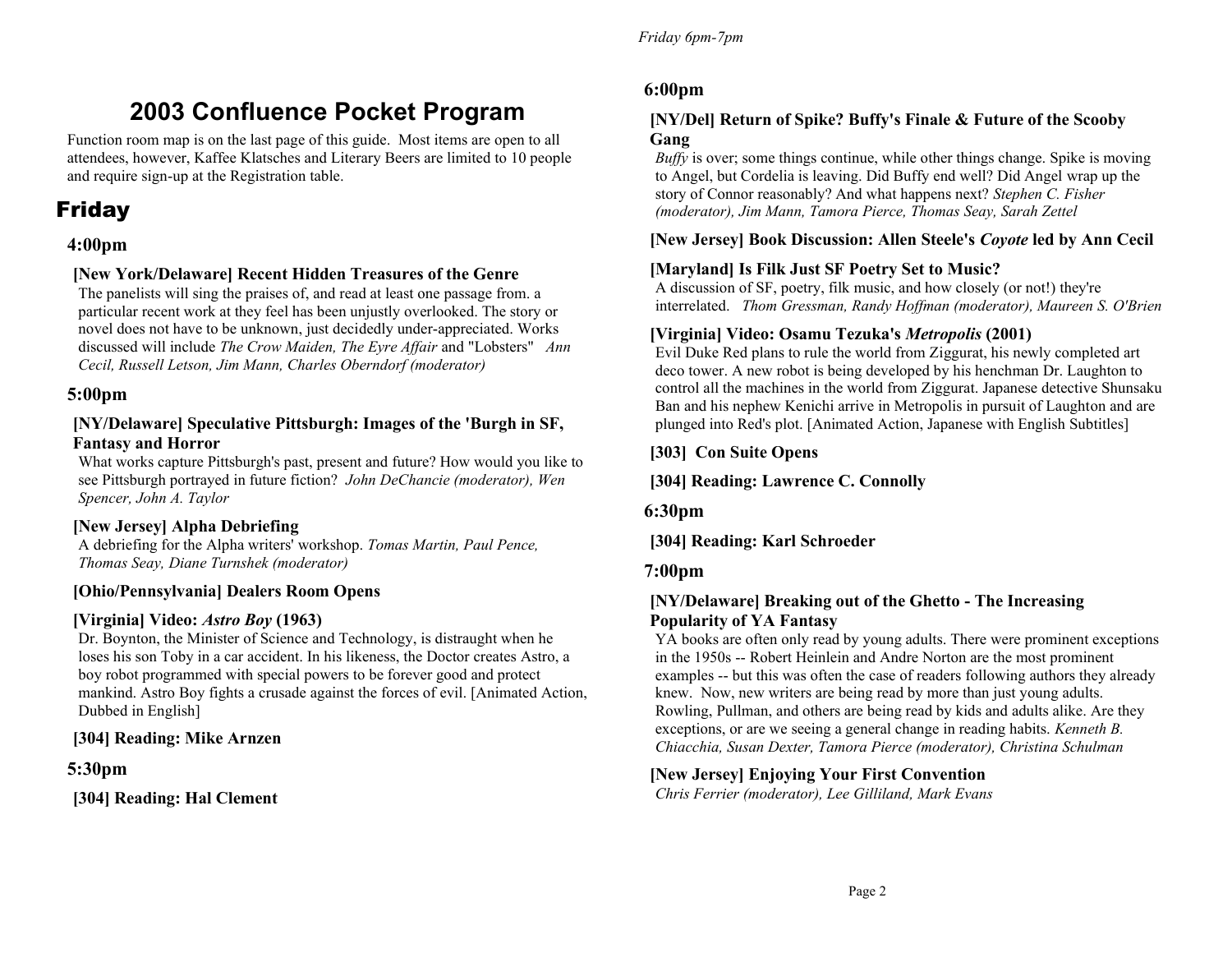### **[Maryland] How to Shop for a Musical Instrument**

How and where to get a quality instrument, and how to avoid getting ripped off. *Juanita Coulson, Mary Crowell, Nancy Louise Freeman (moderator), Pete Grubbs, Russell Letson*

### **[304] Reading: John A. Taylor**

### **8:00pm**

### **[New York/Delaware] Surviving as a Freelancer**

What are the hardest things about being a freelancer? Do groups like SFWA help or hurt? *David Barr Kirtley, Fruma Klass, Paul Pence, Bud Sparhawk (moderator)*

### **[Ohio/Pennsylvania] Dealers Room Closes**

### **[New Jersey] Arthurian Storytelling – Alan Irvine**

One of the great figures of fantastic literature is, of course, King Arthur. Come hear Storyteller Alan Irvine bring Camelot to life as he tells three stories: "Uther's Tale," "The Sword in the Stone," and "Sir Gawaine and the Green Knight."

### **[Maryland] Filk Concert: Pete Grubbs**

Our perennial guest and sound man extraordinaire regales us with his stellar songwriting and his craftsman's musical touch.

### **[Virginia] Video:** *Ghost in the Shell* **(1995)**

Originally a computer program created by the Ministry of Foreign Affairs, The Puppet Master escapes into the electronic universe. It is up to a shell team from Section 9, led by Major Motoko Kusanagi, to try to stop the cyber-hacker from reaching its goal of total sentience. [Animated Action, Japanese with English Subtitles - The Ghost in the Shell VHS will be raffled off.]

### **9:00pm**

### **[New York/Delaware] The Politics of the War of the Rings**

Is Sauron just a misunderstood social reconstructionist? Was he the Roosevelt or Hitler of his day? Could there have been a policy of appeasement? *Susan Dexter, Timons Esaias, Alan Irvine, Timothy E. Liebe, Kathy Morrow (moderator)* 

### **[New Jersey] SF Writers: The Next Generation**

Some new writers discuss issues of breaking into the field with our GoH. *David Barr Kirtley, Tobias Buckell, Tomas Martin, Thomas Seay, Allen Steele (moderator)* 

### **[Maryland] Lawrence C. Connolly**

This celebrated local author, a frequent Confluence guest for his writing, performs his first concert here. Come hear what we've all been missing!

### **[302] Literary Beer: Karl Schroeder and Bud Sparhawk (Sign-up at Registration)**

### **9:30pm**

### **[Virginia] Video:** *Avalon* **(2001)**

Ash is one of the top players in a virtual-reality combat game, a refuge from the drab and colorless existence of real life. She is recruited by a mysterious player to advance to the next level. But, everyone who has made the attempt has never returned. Directed by Mamoru Oshii (Ghost in the Shell) [Live Action, Polish with English Subtitles]

### **10:00pm**

### **[New York/Delaware] and [Maryland] Open Filking**

Come filk the night away in one of our open rooms.

### **11:30pm**

### **[Virginia] Video: Iria: Zeiram the Animation (1988)** [Animated Action, Japanese w/English Subtitles. Iria VHS will be raffled off.]

# **Saturday**

### **8:30am**

**[303] Con Suite Opens**

### **9:00am**

**[Virginia] Video:** *Speed Racer* **(1967)** [Animated Action, Dubbed in English]

### **10:00am**

**[New York/Delaware] The Science Fictional Sherlock Holmes**

*Hal Clement, Fruma Klass, Wen Spencer, Carl William Thiel (moderator)* 

### **[New Jersey] Current Trends in Artificial Intelligence: Automatic Negotiation**

*Andrew Moore*

### **[Ohio/Pennsylvania] Dealers Room Opens**

### **[Virginia] Video: Nausicaa of the Valley of the Wind**

In the far future, man has destroyed the Earth in the "Seven Days of Fire." Now, there are small pockets of humanity that survive. One pocket is the Valley of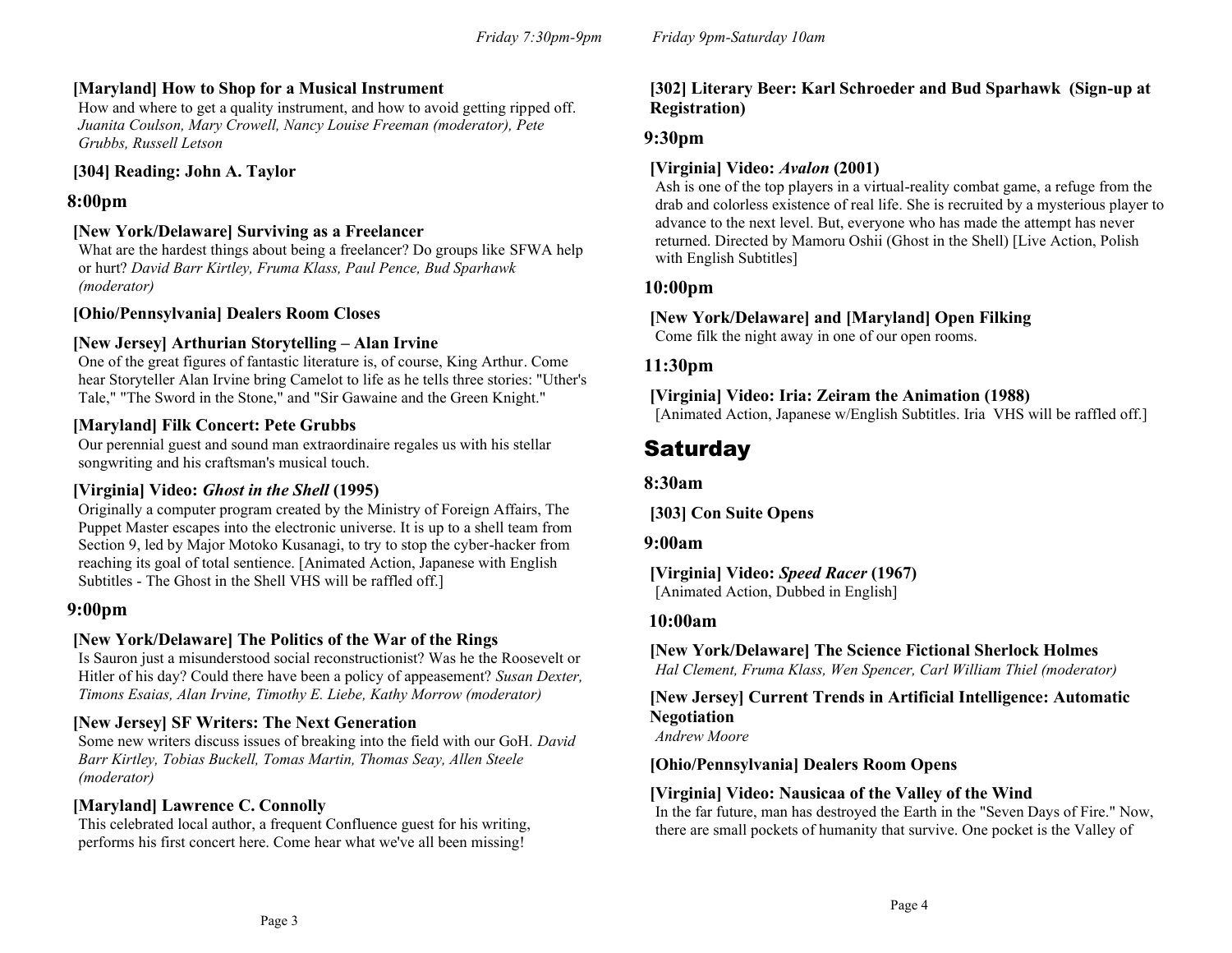Wind where a princess named Nausicaa tries to understand, rather than destroy the Toxic Jungle. [Animated Adventure, Japanese with English Subtitles]

# **[302] Writing Exercises - Robert Nansel, Diane Turnshek**

# **[304] Elizabethan Research - Alan Irvine**

Much of fantasy writing draws on medieval and renaissance culture as model. Find out how to get the details right and research the history.

# **11:00am**

# **[New York/Delaware] Science Fiction and the University**

Will SF be more acceptable to academia in the future? *Eric Leif Davin, Herb Kauderer (moderator), Phil Smith, William Tenn* 

# **[New Jersey] Reading: Tamora Pierce**

**[302] Kaffee Klatsch: Michael Arnzen, Lawrence C. Connolly (Signup at Reg)**

**[304] Reading: David Barr Kirtley**

**11:30am**

**[304] Reading: Tobias Buckell**

**12:00 noon**

### **[New York/Delaware] The Spirit, if Not the Letter:** *The Two Towers* **Adaptation**

A look at Jackson's interpretation of Tolkien's *The Two Towers. Susan Dexter, Laurie Mann, Kathy Morrow (moderator), Kenneth von Gunden*

### **[New Jersey] Women Writing for SF Magazines: 1930-1960 – Eric Leif Davin**

# **[Maryland] Filk Concert: Mary Crowell**

Filk's "torch singer" diva comes all the way from Alabama with a banjo...um, keyboard...to open the Saturday concert schedule.

# **[Virginia] Video:** *Castle in the Sky* **(1986)**

This film is set in a Victorian era that might have been, influenced by the visions of writers such as Jules Verne. As Pazu, the apprentice of the engineer who maintains a mine's elevator machinery, carries his boss's dinner back to the mine, an unconscious pigtailed girl floats down from the sky into his arms. This girl, Sheeta, and her magical levitation-stone pendant hold the key to a mysterious, mythical sky-castle known as Laputa. Sheeta and Pazu must flee from both airpirates, who seek the sky kingdom for its legendary treasure, and the army, led by

### *Saturday noon-2pm*

a government agent with his own mysterious agenda for Laputa. [Animated Adventure, SUB/DUB]

**[302] Book Discussion: Hugo Nominee David Brin's** *Kiln People* **led by Ann Cecil** 

**[304] Reading: Kenneth B. Chiacchia (***Warning: strong language)*

**12:30pm**

**[304] Reading: Juanita Coulson**

**1:00pm**

**[Dealers] Autographing: Tobias Buckell, Susan Dexter, Sarah Zettel**

# **[New York/Delaware] SF Poetry Discussion**

*Mike Arnzen, Chris Ferrier, Herb Kauderer (moderator), Mary Soon Lee, Mary A. Turzillo* 

# **[New Jersey] GOH Reading Allen Steele**

# **[Maryland] Filk Concert: Andrew Eigel**

Andy returns to Confluence with a versatile repertoire of songs ranging from heartfelt to silly. Welcome him back with us!

# **[304] Reading: James Morrow**

**1:30pm**

**[304] Reading: Charles Oberndorf**

# **2:00pm**

### **[Dealers] Autographing:** *Triangulation***, a collection edited by Diane Turnshek**

# **[NY/Delaware] Has TV SF or Fantasy Ever Pushed the Envelope?**

It's almost a truism in much of SF fandom that media SF -- especially  $TV$  -- is at least a decade or two behind written SF. Certainly there were periods when that was true: one only has to go back to the 1970s and look at *Battlestar Galactica* and *Buck Rodgers*. But is that still the case? Does SF/fantasy on TV still lag way behind, or does it sometimes push the envelope in its own way. *John DeChancie, Lee Gilliland, Timothy E. Liebe (moderator), Jim Mann, Charles Urbach*

# **[New Jersey] Slide Show: The Latest from Mars - Geoffrey A. Landis**

# **[Virginia] Video:** *Kiki's Delivery Service* **(1989)**

Kiki, a young witch-in-training, has reached the age of 13. According to tradition, all witches of that age must leave home for one year, so that they can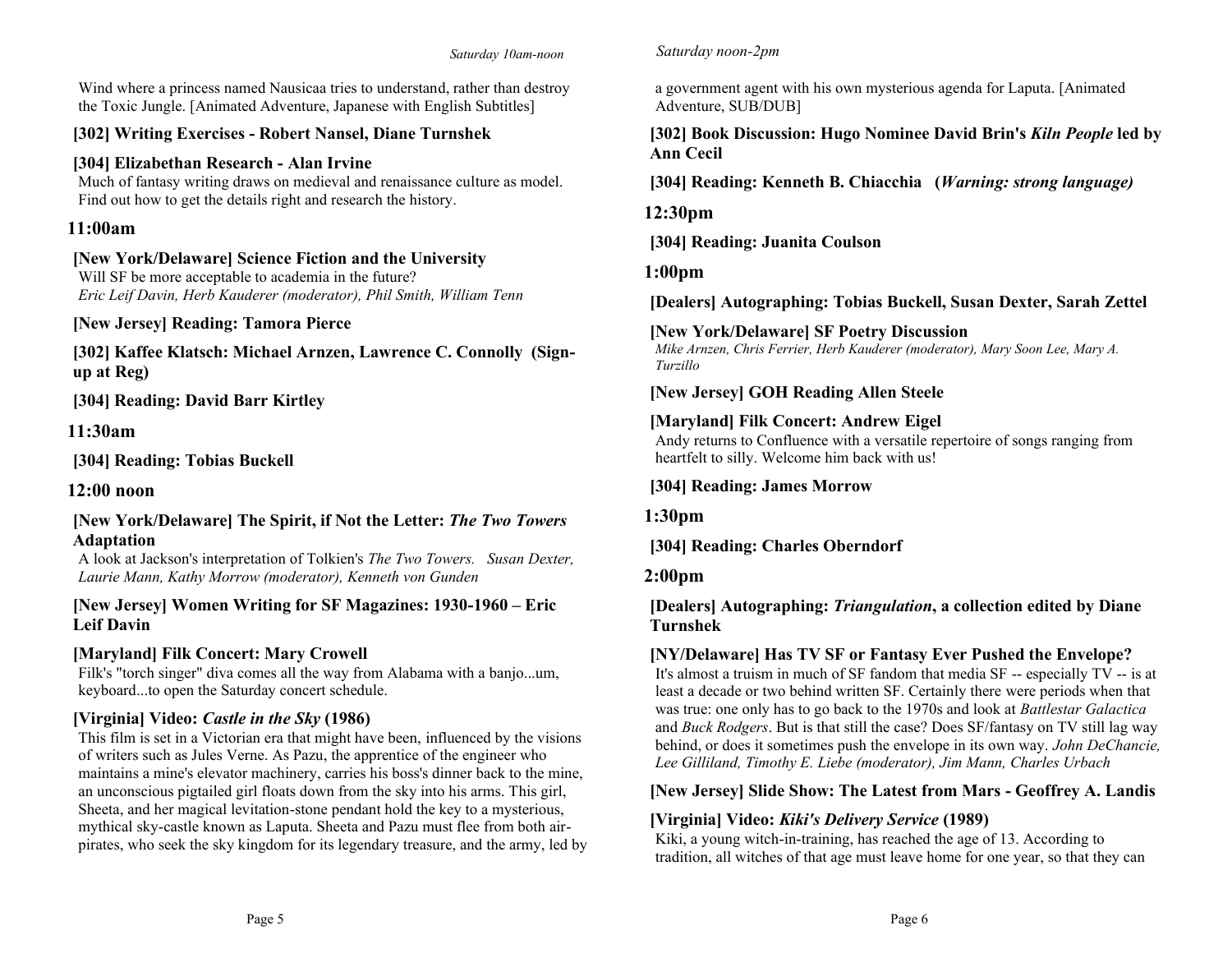learn how to live on their own. Kiki, along with her talking cat Jiji, fly away to live in the seaside town of Korico. After starting her own delivery service (using her broom as the delivery vehicle), Kiki must learn how to deal with her new life, especially after she loses the power to fly. [Animated Adventure, SUB/DUB]

### **[Maryland] Filk: One-Shots (Single-Song Performances)**

Don't have a concert this year but have a song you'd especially like to share with us? Sign up at registration and come perform it during this time slot

**[302] Kaffee Klatsch: Hal Clement, Wen Spencer (Sign-up at Registration)**

**[304] Reading: William Tenn**

**2:30pm**

**[304] Reading: Fruma Klass**

**3:00pm**

**[Dealers] Autographing: Mary Soon Lee, David Hartwell, Kathryn Cramer**

### **[New York/Delaware] Is the Lagtime Between New Discoveries and Their Appearance in Fiction Getting Longer?**

Are the latest discoveries making their ways from the pages of scientific journals to the pages of SF magazine? *Hal Clement, Stephen C. Fisher, Geoffrey A. Landis, Diane Turnshek (moderator), Sarah Zettel*

### **[New Jersey] Does Journalism Cover Science Accurately?**

What do journalists get right...and what do they get wrong? How should journalists "dumb down" a story without dumbing it down too much? Compare the New York Times science writing against local newspapers. *Kenneth B. Chiacchia, Kathy Morrow, Paul Pence, Allen Steele (moderator)* 

### **[Maryland] Filk Concert: Maureen O'Brien**

One of filk's best voices performs haunting ballads and other a capella wonderfulness.

# **[302] Literary Beer: William Tenn & James Morrow (Sign-up-Reg)**

**[304] Reading: Susan Dexter**

**3:30pm**

**[304] Reading: Timons Esaias**

**4:00pm**

# **[NY/Delaware] GOH Interview**

David G. Hartwell talks with Allen Steele

#### *Saturday 4pm-6pm*

### **[Virginia] Video:** *Princess Mononoke* **(1999)**

A prince is infected with an incurable disease by a possessed boar/god. He is to die unless he can find a cure to rid the curse from his body. It seems that his only hope is to travel to the far east. When he arrives to get help from the deer god, he finds himself in the middle of a battle between the animal inhabitants of the forest and an iron mining town that is exploiting and killing the forest. Leading the forest animals in the battle is a human raised by wolves, Princess Mononoke. [Animated Adventure, SUB/DUB. *Princess Mononoke* VHS will be raffled off.]

### **[302] Literary Beer: Tobias Buckell, Charles Oberndorf (Sign-up at Registration)**

# **5:00pm**

# **[New York/Delaware] The Changing Nature of Hard SF**

We are going through a resurgence (or, to use the title of recent anthology, a renaissance) of hard SF. But, as Hartwell and Cramer noted in the introduction to that anthology, it's a hard SF of new people, new places, and new politics. *Kathryn Cramer, Charles Oberndorf, Karl Schroeder (moderator), Phil Smith, Allen Steele*

### **[New Jersey] Charles Urbach - Artist Demo**

# **[Maryland] Filk Concert: Fianna**

Fresh from their successful concert at Marcon, this duo shares Celtic standbys, SCA war songs, and much, much more.

### **[302] Literary Beer: Geoff Landis and Mary Turzillo (Sign-up at Registration)**

**[304] Reading: Thomas Seay**

**5:30pm**

**[304] Reading: Tomas Martin**

# **6:00pm**

### **[Maryland] Signal to Noise: Coping with Interference When You Write, Present, and Perform**

Veterans of the writing and music biz talk about what it takes to get past the interruptions, heckling, and well-meaning buttinski-ness that can plague a writing project, presentation, or performance. (They'll have the chance to practice their own advice during the panel, while the sound system is removed from the room!) *Christina Chamberlain, Lawrence C. Connolly, Tom Fenton, Jim Iarocci, Tamora Pierce, Bud Sparhawk* 

# **[Ohio/Pennsylvania] Dealers Room Closes**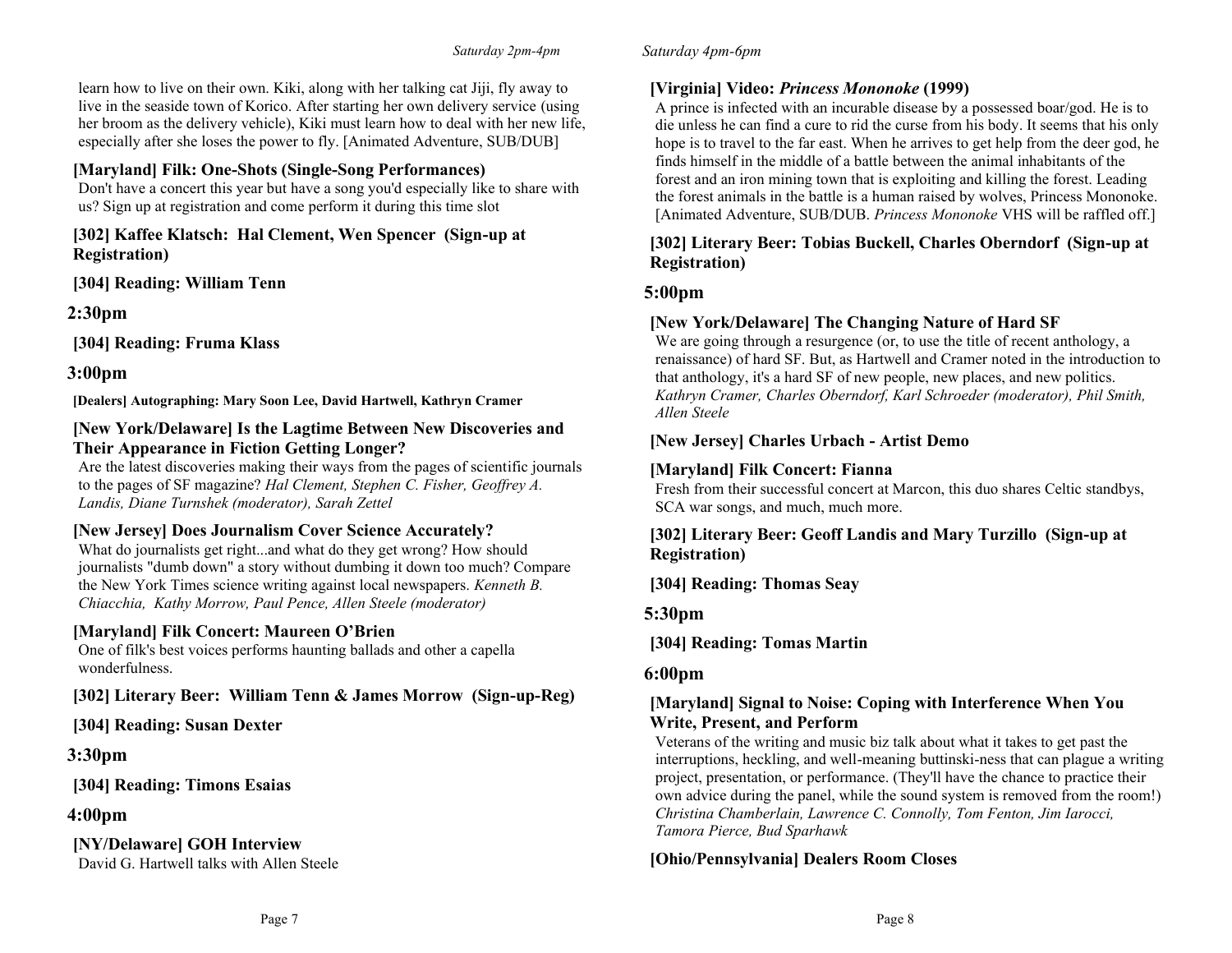# **[302] Literary Beer: Juanita Coulson, Carl William Thiel (Sign - Reg)**

# **[304] Reading: Paul Pence**

### **6:30pm**

# **[Virginia] Video:** *Record of Lodoss Wars* **(1990)**

[Animated Fantasy Adventure, SUB/DUB. *Lodoss* VHS will be raffled off.]

# **7:30pm**

# **[New York/Delaware/New Jersey] Play:** *The Music Caves*

For this year's musical travesty, we present Isaac Asimov's *The Caves of Steel* parodized to the tunes from Meredith Wilson's *The Music Man*. Be appalled. Be very, very appalled.

# **[Virginia] Video:** *The Slayers* **(1995)**

Red-haired Lina Inverse has a typical anime heroine's hot temper and insatiable appetite for food but also a rare talent for swordplay and casting powerful spells. As she roams from town to town, she acquires a cadre of able but quarrelsome companions. [Animated Action/Comedy, Japanese with English Subtitles.]

# **8:00pm**

# **[Maryland] It's Not Too Late to Vote for the 2003 Hugos**

Haven't voted for the Hugos yet this year? Have voted and have some deeplyheld opinions? Join Jim Mann for a discussion of this year's nominees.

# **8:30pm**

# **[New/Delaware/New Jersey] Poexry**

Our annual dose of SF poetry, read by the poets for your edification and enjoyment*. Timons Esaias, Chris Ferrier, Herb Kauderer, Fruma Klass, Mary A. Turzillo* 

# **[Virginia] Video:** *Cowboy Bebop* **(1998)**

In the year 2071, the Solar System is linked by a network of hyperspace gateways. Police lose their grasp on crime and a bounty hunting system has been implemented. On an old fishing starship called the "Bebop," a cool as Zen man of mystery, a macho former hard-boiled cop, a brash and fickle woman with a large debt, a whimsical whiz kid hacker and an unsuspecting Welsh Corgi band together to hunt bounty heads for a meager living. Unfortunately, they are some of the unluckiest people in the star system. These are the adventures (and misadventures) of four struggling people and a dog. [Animated Action, Dubbed in English. *Cowboy Beebop* on DVD will be raffled off.]

### **9:00pm**

### **[New York /Delaware/NJ] Featured Filk Guest Concert: Nancy Louise Freeman**

Direct from Phoenix, this year's Featured Filk Guest shares her distinctive sound and blues stylings in a rare out-of-area performance.

### **[Maryland] Trivia for Chocolate**

You answer the question, you get the chocolate - various types of chocolates. Jim & Laurie Mann

### **9:30pm**

# **[Virginia] Video:** *Spirited Away* **(2002)**

Chihiro and her family are on their way to their new house in the suburbs when her father decides to take a shortcut along a lonely- looking dirt road. After getting out of the car and walking along a path for a while, they discover an open-air restaurant filled with food but with no workers or customers present. Mom and Dad don't hesitate to sit down and dig in, but Chihiro senses danger and refuses. As night falls, she is terrified to see the area fill with faceless spirits, but when she runs to find her parents, she discovers that they have been turned into pigs. She is found by a mysterious boy named Haku, who promises to help her. He gets her a job working in a nearby building, which turns out to be a spa hotel for the thousands of Japan's gods and spirits. Her parents, however, are still waiting in the hotel's stockyard, and Chihiro must find a way to break the spell on them before they end up as the main course of some guest's dinner. [Animated Fantasy, SUB/DUB. Spirited Away DVD will be raffled off.]

# **10:00pm**

### **[Maryland] Horror in the New Century: The Current State of the Horror Field**

*Mike Arnzen (moderator), Lawrence C. Connolly, David G. Hartwell* 

# **10:30pm**

### **[New/Delaware/New Jersey] Ookla the Mok**

"Those noisy Ookle boys" rock the house with tunes from their new album in a special late-night show.

# **11:00pm**

# **[Maryland] Open Filking**

If Ookla isn't to your taste or you just want to get an early start, the Maryland room opens early for your open-filking pleasure.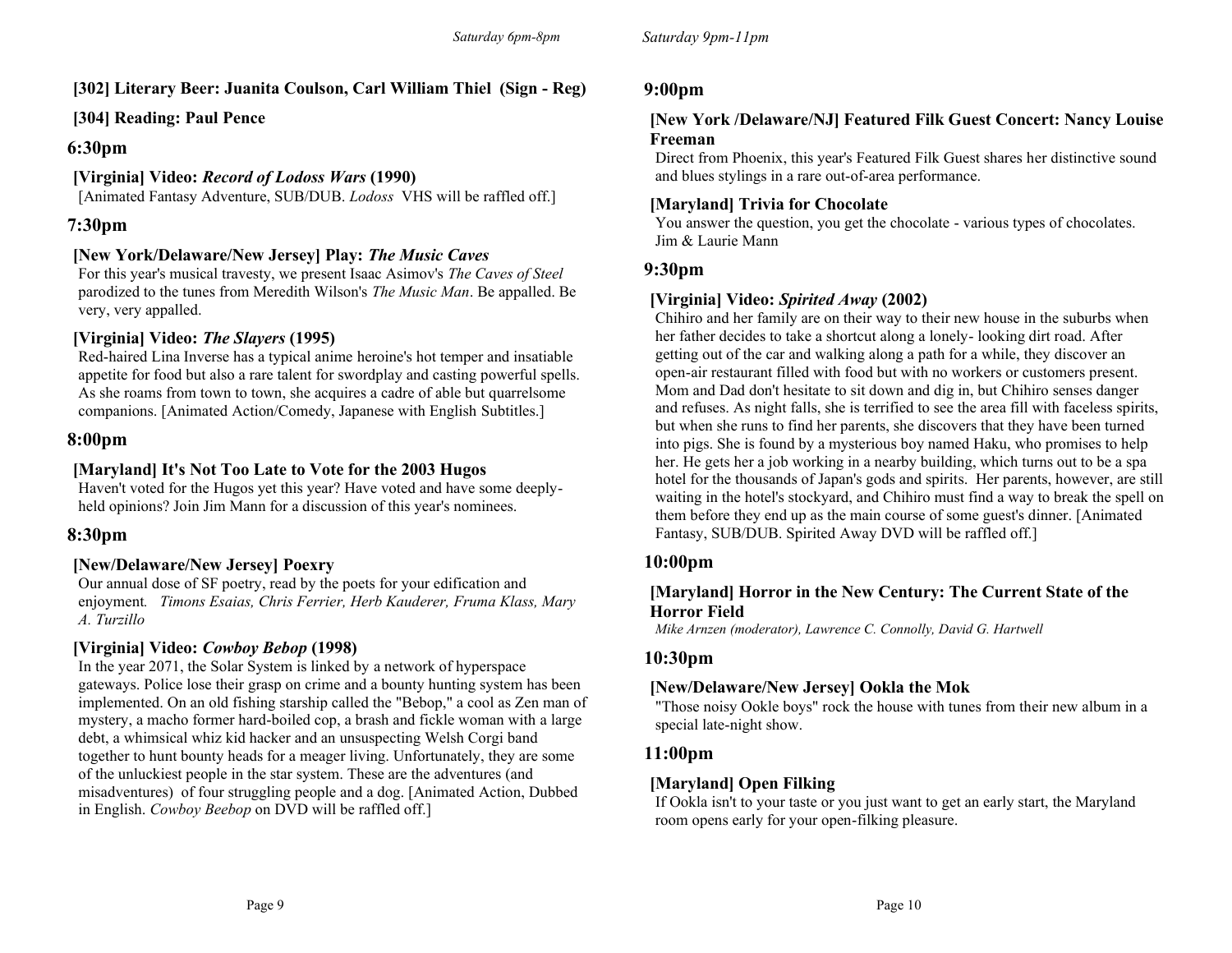# **11:30pm**

# **[New/Delaware/New Jersey] Main Open Filk**

As soon as the curtain falls on the evening entertainment, the combined room will again serve as the main venue for open filking.

# **[Virginia] Video:** *The Animatrix* **(2003)**

Visions of the Wachowski Brother's The Matrix as realized by the top anime directors in Japan. [Animated Action, SUB/DUB.]

# Sunday

# **1:00am**

# **[Virginia] Video:** *Ranma 1/2* **(1988)**

Ranma Saotome is a teen-aged martial artist who turns into a girl when splashed with cold water. His father Genma has engaged him to a girl named Akane Tendo. If you add to this an uninhibited amazon girl after Ranma, an okonomiyaki cook girl after Ranma, a boy after Ranma's female form, a boy out to kill Ranma, a girl who'd sell freezers to eskimo's and several other psychopaths living in Nerima, you've got Ranma 1/2 [Animated Romantic Comedy, Japanese with English Subtitles]

# **2:00am**

# **[Virginia] Video: Viewer's Choice Saturday Night Anime Marathon!**

Vote for the Anime series of your choice to show overnight: *Slayers, Ranma 1/2, Cowboy Bebop, Super Dimension Fortress Macross, Jubei-chan: The Ninja Girl, Excel Saga.* 

# **8:30am**

# **[303] Con Suite Opens**

# **9:00am**

# **[Virginia] Video:** *Shinesman* **(1996)**

Hiroya Matsumoto, hoping to become a great employee like his late father, has just been hired at Right Corporation, a top trading company. Little does he know that he's been recruited for a very mysterious department within the company the Special Duty Combat Unit: SHINESMAN...which must face a terrible alien menace unbeknownst to Earth. Like most corporate employees, Hiroya still has meetings to attend and deadlines to meet, but when the SHINESMAN team rage war against the alien race from Planet Voice, Hiroya and his co-workers don their office-colored combat unit suits: red, sepia, gray, moss green, and salmon pink. [Animated Action/Comedy, Dubbed in English.]

# **10:00am**

**11:00am** 

# **[Virginia] Video: Gunsmith Cats: Bulletproof! (1995)**

Rally Vincent and "Minnie" May Hopkins are Chicago bounty hunters on the trail of a dangerous Russian assassin. [Animated Action. Dubbed in English. The VHS OVA of Gunsmith Cats will be raffled off.]

# **[302] Writing Exercises - Robert Nansel, Diane Turnshek**

Page 11

# **[New York/Delaware] Fantasy vs. SF: Which Genre Will Be More Popular in an Increasingly Conservative Era?**

In this politically conservative time, will fantasy or SF be more popular? Be written more? Will SF be more sociological, or harder? *Lawrence C. Connolly (moderator), John DeChancie, James Morrow, Kenneth von Gunden*

# **[New Jersey] Dreadnoughts - Timons Esaias**

They bankrupted nations; started WWI; sparked a thousand misconceptions; and decorated the bottoms of Scapa Flow, Taranto, and Pearl Harbor. An overview of these mightiest of battleships; also including the Star Trek oxymoronism.

# **[Ohio/Pennsylvania] Dealers Room Opens**

### **[302] Kaffee Klatsch: Allen Steele and Sarah Zettel (Sign-up at Registration)**

**[304] Reading: Herb Kauderer**

# **11:30 am**

# **[Virginia] Video:** *Super Atragon* **(1996)**

[Animated Action, Japanese with English Subtitles.]

# **12:00 noon**

### **[Dealers] Autographing: Juanita Coulson, Tamora Pierce, Wen Spencer**

**[NY/Del] Current State of the Field: Writers and Trends to Watch** *Alexis Gilliland, David G. Hartwell, Geoffrey A. Landis, Russell Letson, Mary A. Turzillo (moderator)* 

# **[New Jersey] Mainstream Influences On My Speculative Writing**

Many SF writers list Jane Austen, Patrick O'Brian and Shakespeare as among their favorite writers - what kind of influences do these classic writers have on today's writers*? Mary Soon Lee (moderator), Robert Nansel, Karl Schroeder, Sarah Zettel*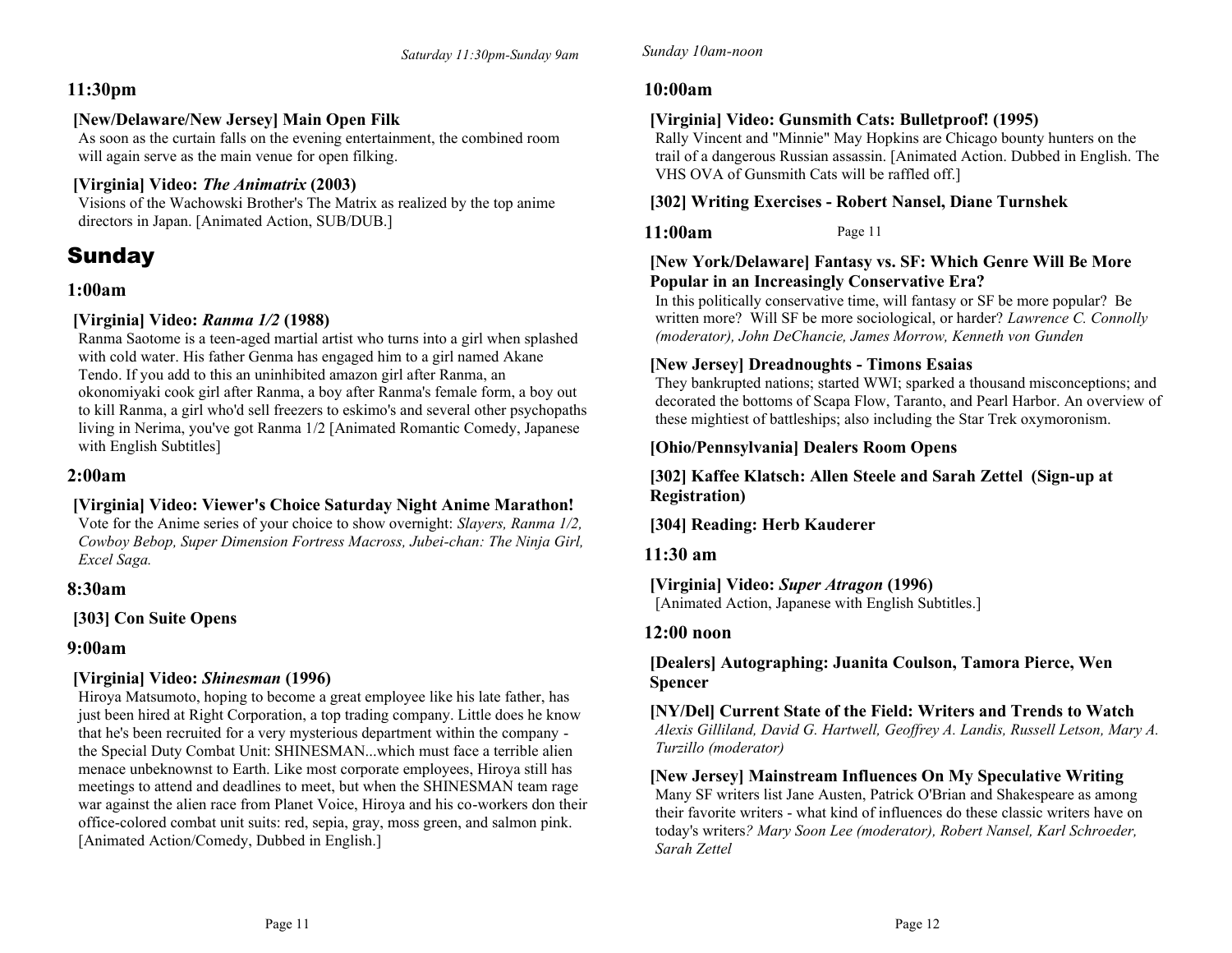*Sunday noon-2pm*

# **[Maryland] Filk Concert: The Fibs**

Come see why this polished but eclectic band, a long-time staple of the local Buffalo scene, is rapidly becoming a filk favorite.

**[302] Book Discussion: Classic SF - Stanislaw Lem's Solaris led by Ann Cecil** 

**[304] Reading: Bud Sparhawk**

# **1:00pm**

**[Dealers] Autographing: Allen Steele, Hal Clement & Karl Schroeder**

**[New York/Delaware] Why Time Travel? - William Tenn** 

### **[New Jersey] Trends in Weblogging**

*Tobias Buckell (moderator), Kathryn Cramer, Laurie Mann* 

### **[Maryland] 16-verse Ballads About Unicorns: Filk-songwriting Cliches and How to Avoid them**

We've all heard plenty of filk songs that sound like a lot of other songs. You know the ones: You roll your eyes at the first chord, because you know what's coming next*. Rand Bellavia, Andy Eigel, Nancy Louise Freeman, Carl William Thiel* 

### **[302] Kaffee Klatsch: Timothy E. Liebe, Tamora Pierce (Sign-up at Registration)**

**[304] Reading: Mary A. Turzillo**

# **1:30pm**

# **[Virginia] Video:** *Ruin Explorers* **(1995)**

Fam and Ihrie team up with "Ruin Explorers" to find the Ultimate Power and save Earth from destruction. [Animated Advent/Comedy, Dubbed in English.]

**[304] Reading: Mary Soon Lee**

# **2:00pm**

# **[Dealers] Autographing: Lawrence C. Connolly, James Morrow**

### **[New York/Delaware] A Look Back at SF in 1953**

Next year, Noreascon 4 will be awarding retro Hugos for the best SF of 1953. It was a great year, with a number of major works, including such classics as Mission of Gravity, More than Human, and "It's a Good Life." The panel discusses the best of 1953. *Juanita Coulson, Alexis Gilliland, Jim Mann (moderator), John A. Taylor* 

### **[New Jersey] Slide Show: Venus - Geoffrey A. Landis**

**[Maryland] Dead Dog Filk** Filk the con away in one last open filk (until 4pm).

### **[302] Kaffee Klatsch: Herb Kauderer and Fruma Klass (Sign-up at Registration)**

**[304] Reading: Wen Spencer**

# **2:30pm**

### **[Virginia] Video: All Purpose Cultural Cat Girl Nuku Nuku (1992)**

The heartwarming story of a boy and his cat. . . and a major Military Equipment Manufacturer. While trying to escape from Mishima Heavy Industries with his most advanced creation in biotechnology, Kyusaku Natsume makes a stop with his son, Ryunosuke. Ryu-buddy picks up a cat but she gets injured when two Mishima office ladies, flying an advanced military aircraft, fire on the fleeing vehicle. Kyusaku decides to give his son the best Christmas present he can. . . by transplanting the cat's brain into his android! [Animated Action/Comedy, Japanese with English Subtitles. The entire *Nuku* series will be raffled off.]

### **[304] Reading: Sarah Zettel**

# **3:00pm**

### **[New York/Delaware] Is Science Fiction a Subversive Literature?**

With its emphasis on change and its tradition of anti-totalitarian polemic, SF gives little comfort to the world's ruling elites. And yet it could be argued that SF takes the sort of pro-technocracy stance that the critics of post-industrial capitalism - among them Lewis Mumford, Jacques Ellul, and Ivan Illich - find so disturbing.) *David Barr Kirtley, Tobias Buckell, David G. Hartwell, James Morrow (moderator), Kathy Morrow*

### **[New Jersey] Pulp Poetry: Are Limericks and Short Funny Poems the SF Equivalent of the Pulps?**

*Timons Esaias (moderator), Kevin Hayes, Mary Soon Lee*

# **4:00pm - Convention Closes - Please consider helping us with move-out, or joining us for the Dead Dog Dinner**

Thanks to Kevin Geiselman for programming the videos and Randy Hoffman for programming filk. Thanks to the Program team for their help with Main Program: Jim Mann, Ann Cecil, Christina Schulman, Mary Tabasko, Timons Esaias, Kevin Hayes, Diane Turnshek and John Schmid. Finally, many thanks to the participants themselves, for agreeing to come to Confluence and for making many interesting suggestions! Laurie Mann, Confluence Program